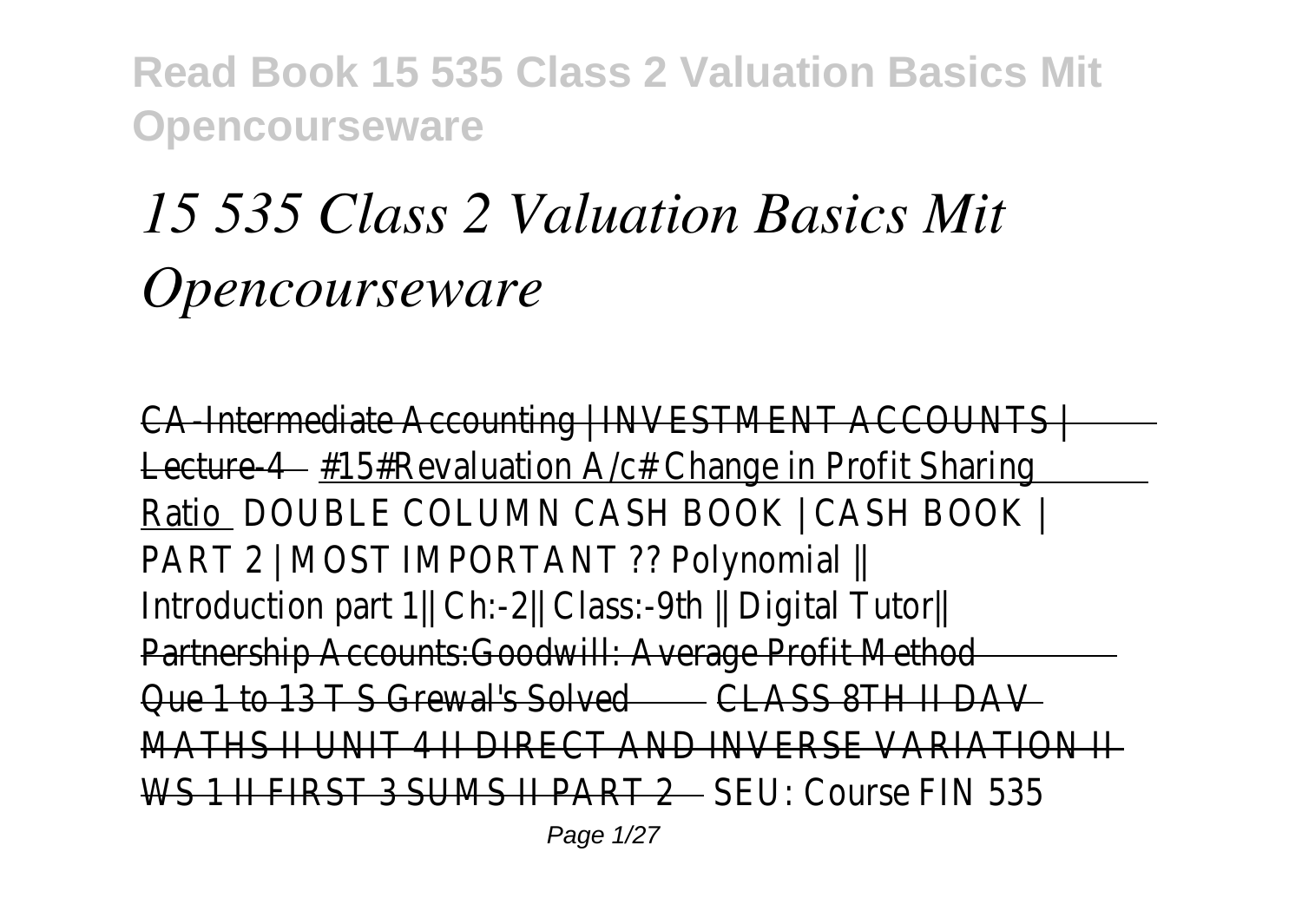| Lecture on Valuation of Long term Securities              | Goodwill: |
|-----------------------------------------------------------|-----------|
| Nature and Valuation (Part 2) Class-12                    |           |
| Reconstitution of Partnership: Solution of Q.18to         |           |
| 28, (Hindi \u0026English Medium Students) Book-           |           |
| S.K.Singh. Class 12 : ACCOUNTS (Session 2019 - 20)        |           |
| GOODWILL   Part 1   Valuation of Goodwill by Weighted     |           |
| Average Profit Method, Class XII, T S Grewal's Que14, 15  |           |
| and 16 – P-6 Goodwill   Simple or Weighted Average Profit |           |
| Method   Unsolved Question 12 - 16 12th Accounts          | $P-2$     |
| Goodwill   Valuation by Simple Average Profit             |           |
| Method   Weighted Method   12th Accounts Partnership      |           |
| Reasoning Analogy part-2 For SSC Stenographer             |           |
| 2019-2020                                                 |           |
| 44 Ostatus sud used Dalle Deltaensel of a Dauluse TC      |           |

-

#1. Gaining and new Ratio, Retirement of a Partner, TS<br>Page 2/27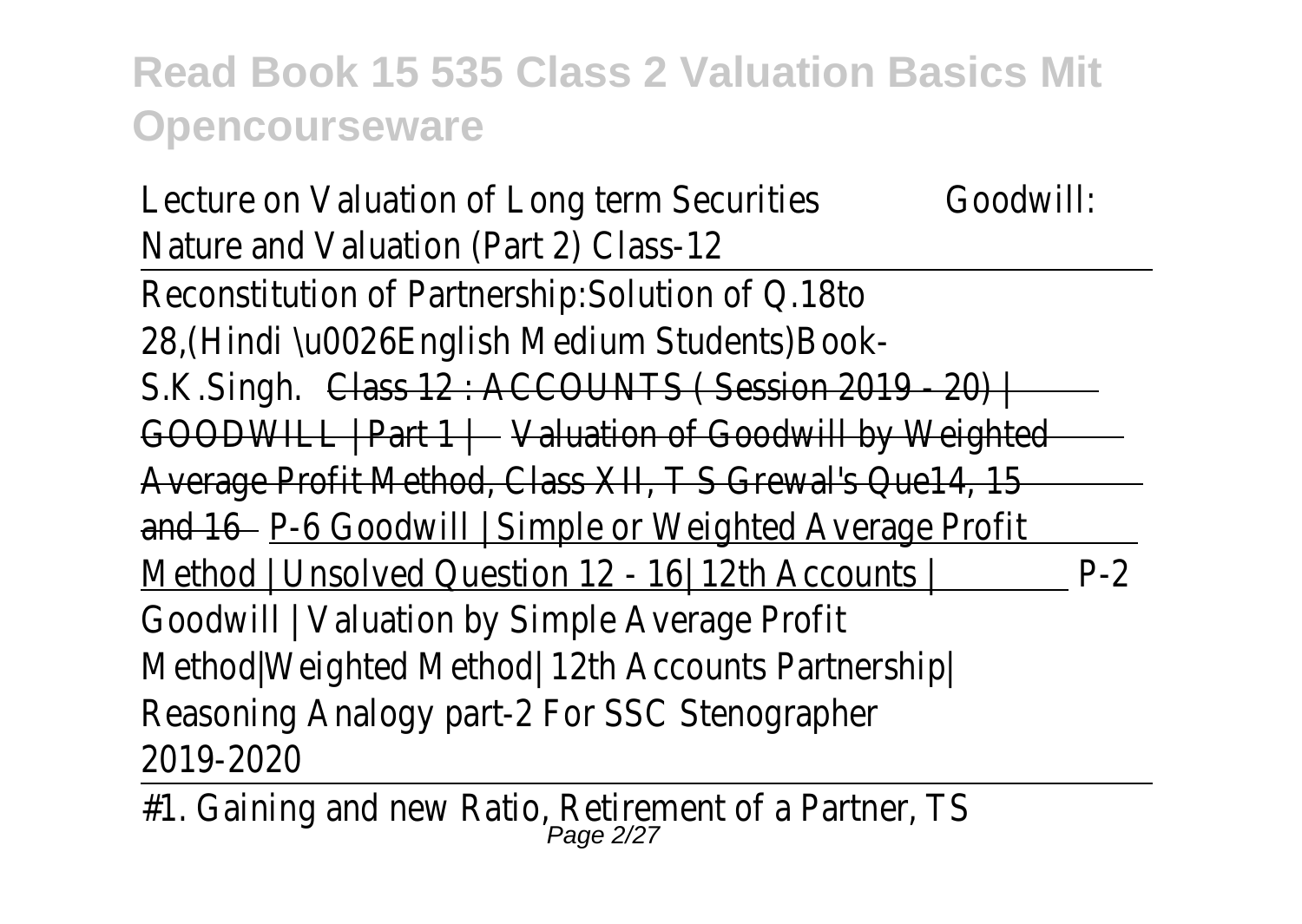Grewal's, Chapter 6, Solution 1 To 12 ACCOUNT I CHAPTER 4 | RETIREMENT OF PARTNER (PART 1) | CLASS 12TH COMMERCE CA Final SFM Valuation of Shares - Lecture 2 | Full English | Vinod Kumar Agarwal A S Foundation. Goodwill - nature and valuation | class 12 | Accounts | boards Variant Perception: What works in the Indian Stock Market Panel discussion on Valuation 15 535 Class 2 Valuation 15.535 - Class #2 16 Value of Growing Perpetuity • Example: Calculate the present value of a cash flow stream that starts at \$10 one year from today, and then grows at a rate of 5% per year thereafter. Assume discount rate of 12%.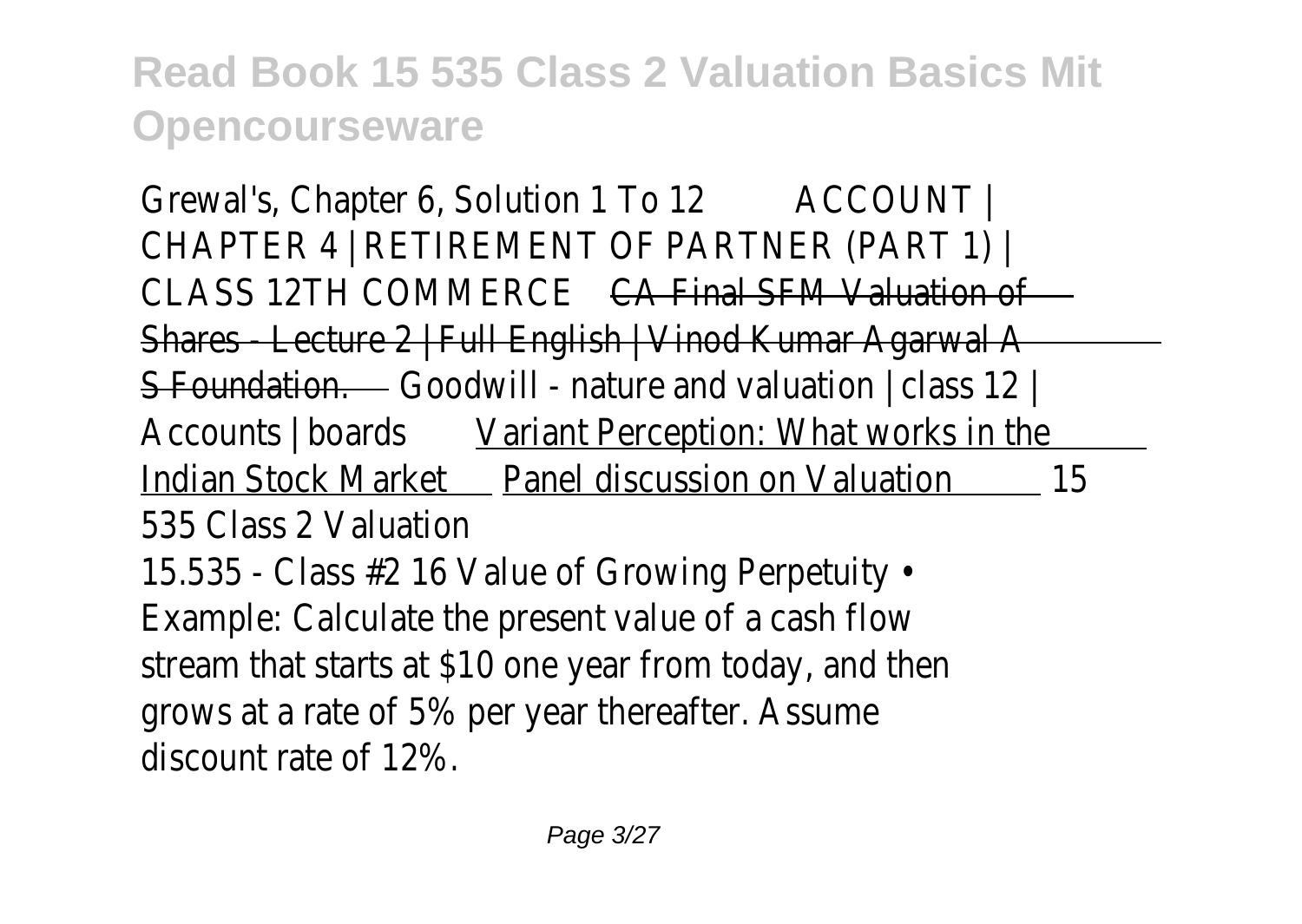15.535 Class #2 "Valuation Basics" - MIT OpenCourseWare 15 535 Class 2 Valuation basic tools to do a full-blown valuation 15.535 - Class #2 4 . Firm Value and Future Cash Flows • The value of a firm (or shares in that firm) must be related to the (net) cash flows returned to owners of the firm. – If this is not true, then we have an arbitrage 15.535 Class #2 "Valuation Basics" - MIT ...

15 535 Class 2 Valuation Basics Mit Opencourseware class2 - 15.535 Class#2 Valuation Basics 15.535 Class#2 1 Homepage Address http\/mit.edu\/wysockip\/www Or(Click on Analysts Check here for examples of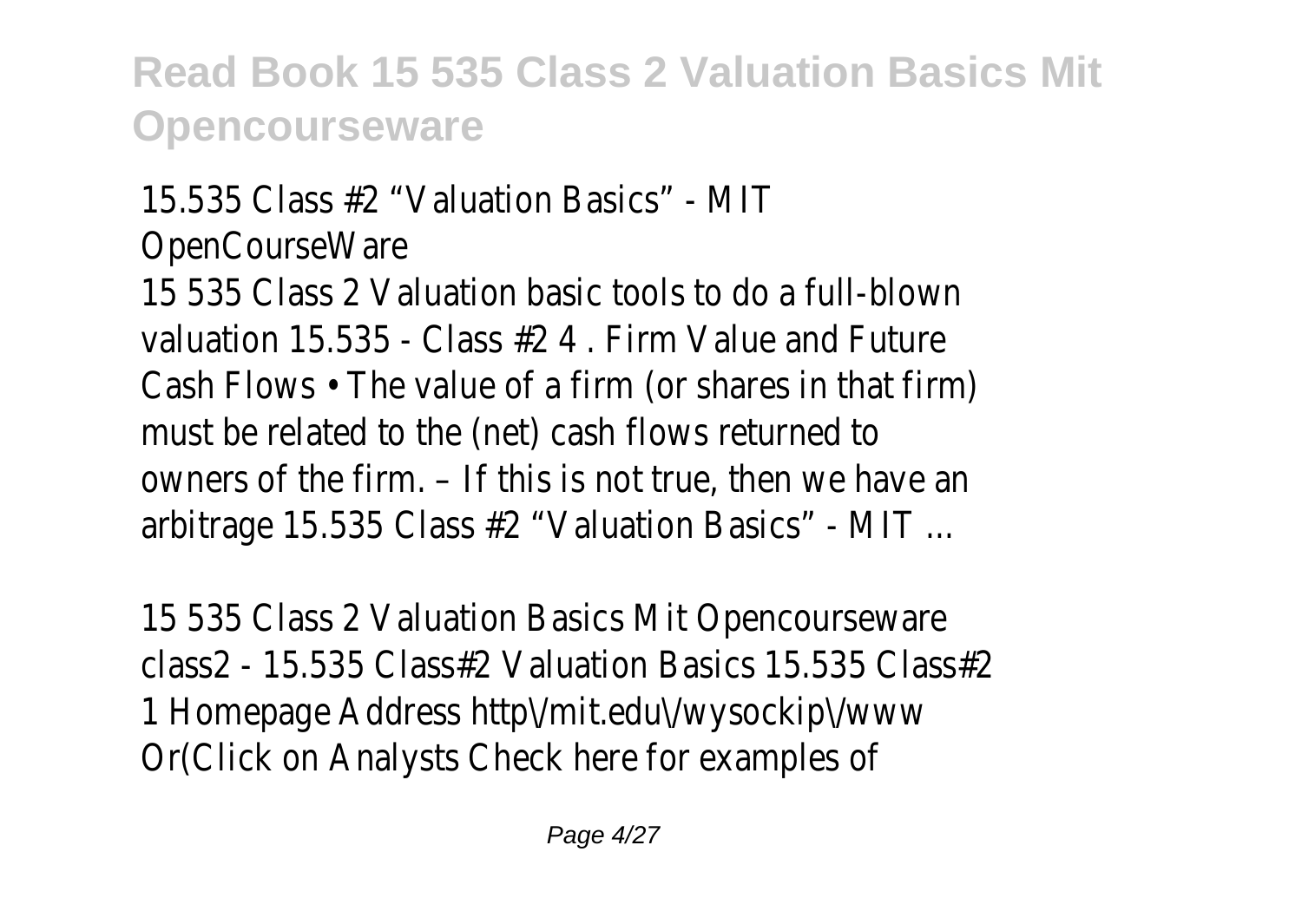class2 - 15.535 Class#2 Valuation Basics 15.535 Class#2 1 ...

15-535-class-2-valuation-basics-mit-opencourseware 1/1 Downloaded from www.rettet-unser-trinkwasser.de on September 26, 2020 by guest [eBooks] 15 535 Class 2 Valuation Basics Mit Opencourseware Eventually, you will categorically discover a extra experience and carrying out by spending more cash. still when? pull off you take that you require to get those all needs when having significantly cash?

15 535 Class 2 Valuation Basics Mit Opencourseware | www ...

15 535 Class 2 Valuation Basics Mit Opencourseware 15 Page 5/27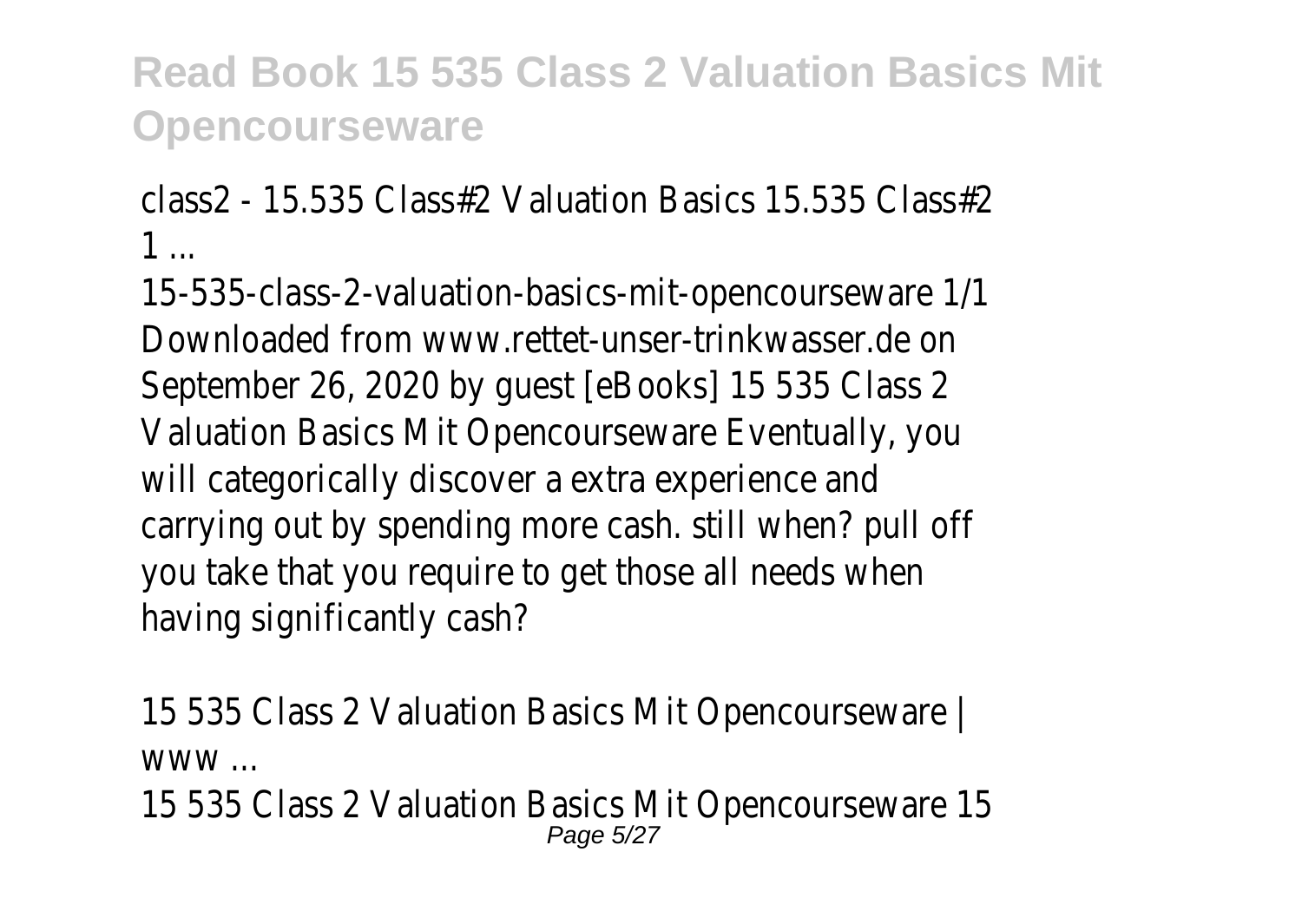535 Class 2 Valuation basic tools to do a full-blown valuation 15.535 - Class #2 4 . Firm Value and Future Cash Flows • The value of a firm (or shares in that firm) must be related to the (net) cash flows returned to owners of the firm. – If this is not true, then we have an arbitrage 15 ...

15 535 Class 2 Valuation Basics Mit Opencourseware Title: 15 535 Class 2 Valuation Basics Mit Opencourseware Author: gallery.ctsnet.org-Anne Abt-2020-10-14-11-19-54 Subject: 15 535 Class 2 Valuation Basics Mit Opencourseware

15 535 Class 2 Valuation Basics Mit Opencourseware Page 6/27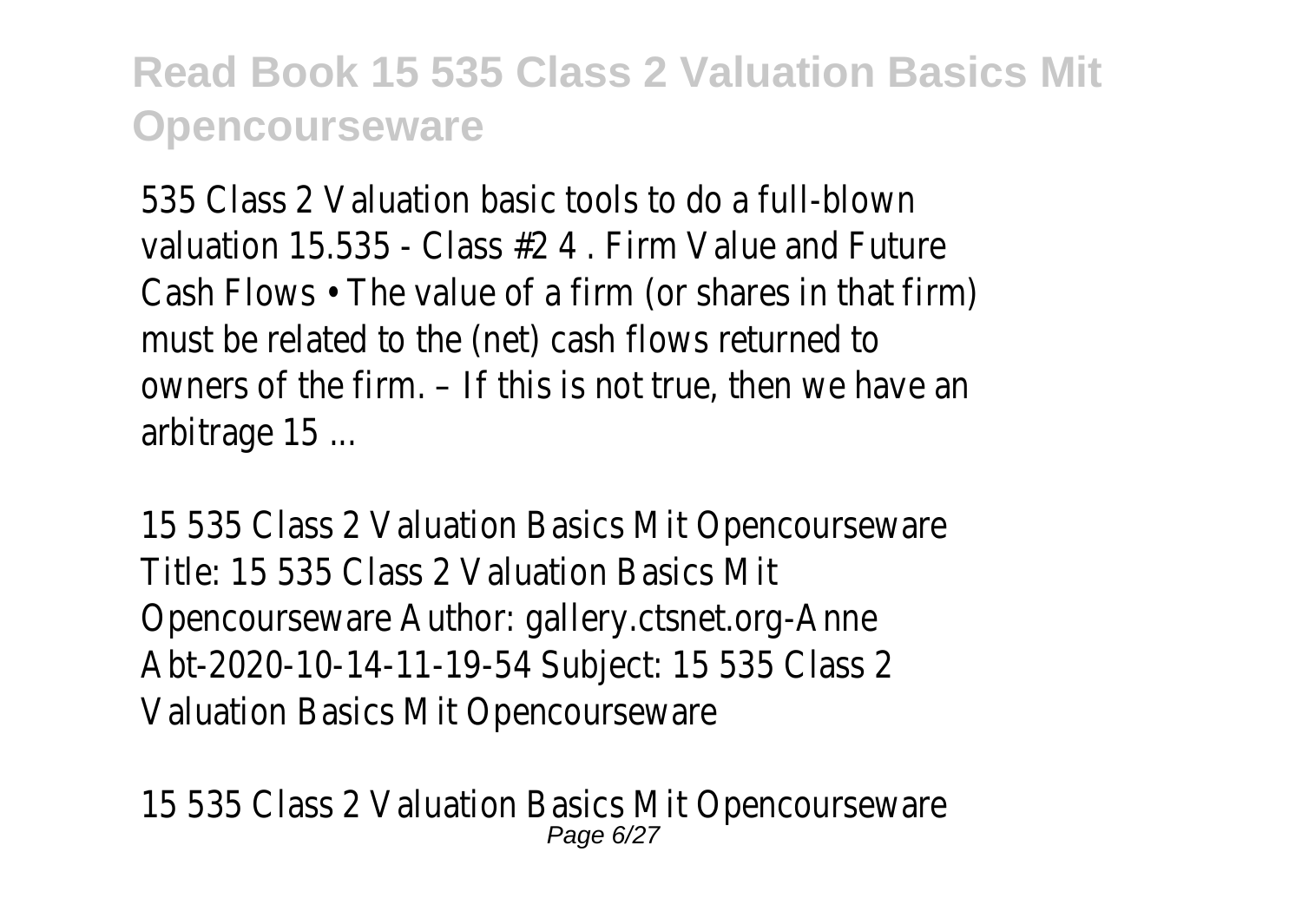15 535 Class 2 Valuation 15.535 - Class #2 2 . Where Next? • Readings for Class #2 (Today) – Review your Finance notes on DCF – Skim Section B of Course Pack: "Free Cash Flow to Equity Discount Models" (from Chapter 14 of Investment Valuation by Damodaran) • Readings for Class #3 (Tuesday) – Cash Flow Analysis –

15 535 Class 2 Valuation Basics Mit Opencourseware Download File PDF 15 535 Class 2 Valuation Basics Mit Opencourseware 15 535 Class 2 Valuation Basics Mit Opencourseware Right here, we have countless ebook 15 535 class 2 valuation basics mit opencourseware and collections to check out. We additionally provide variant types and after that type of the books to browse. Page 7/27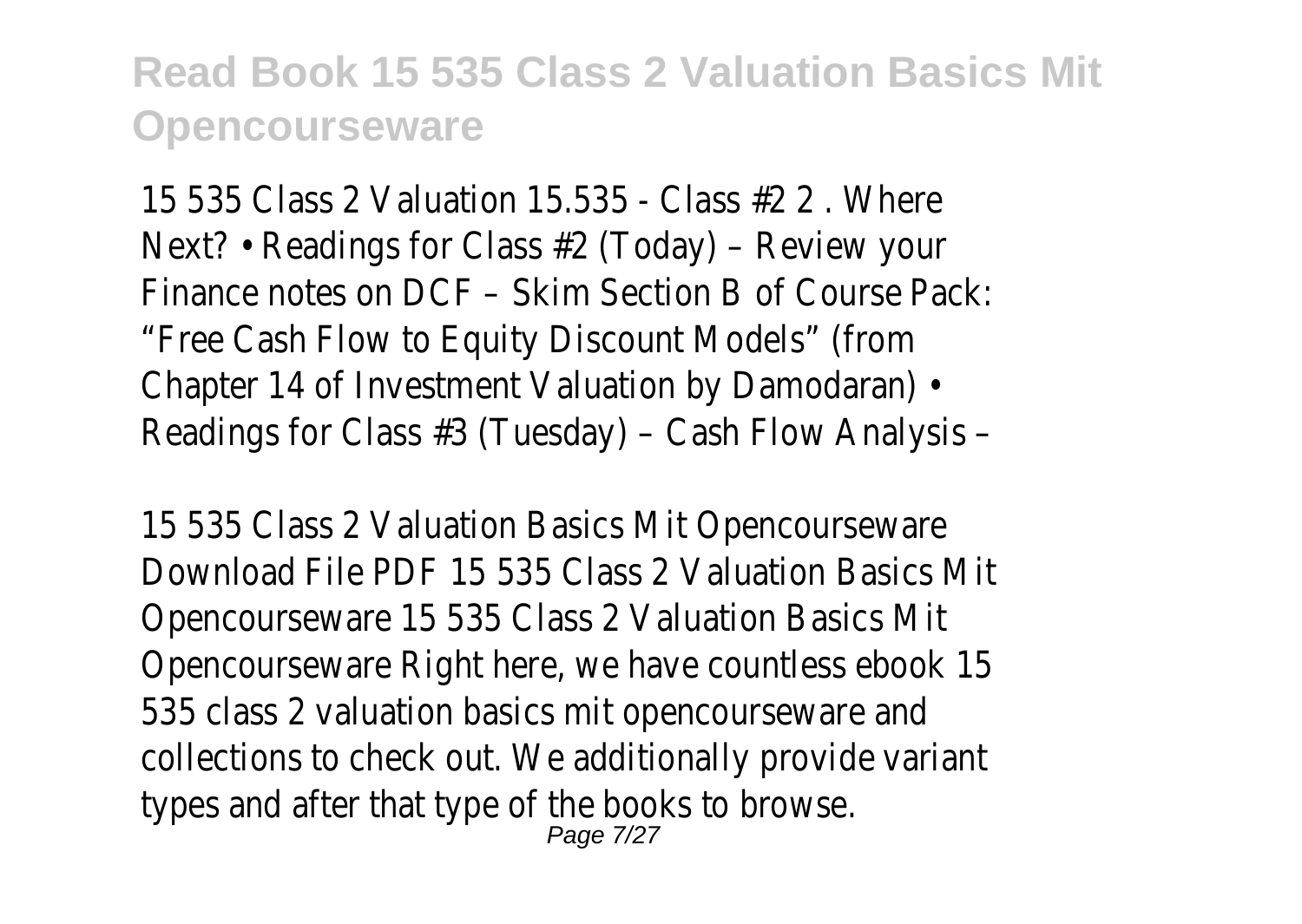15 535 Class 2 Valuation Basics Mit Opencourseware Read Online 15 535 Class 2 Valuation Basics Mit Opencourseware 15 535 Class 2 Valuation Basics Mit Opencourseware Make Sure the Free eBooks Will Open In Your Device or App. Every e-reader and e-reader app has certain types of files that will work with them. When you go to

15 535 Class 2 Valuation Basics Mit Opencourseware • Next Class: Employee Stock Options and Valuation – Course Reader: Section (I) "Stock Options and Valuation – skim pages 317-334 • Sample and Practice problems for Quiz #2 will be distributed next class • Review Page 8/27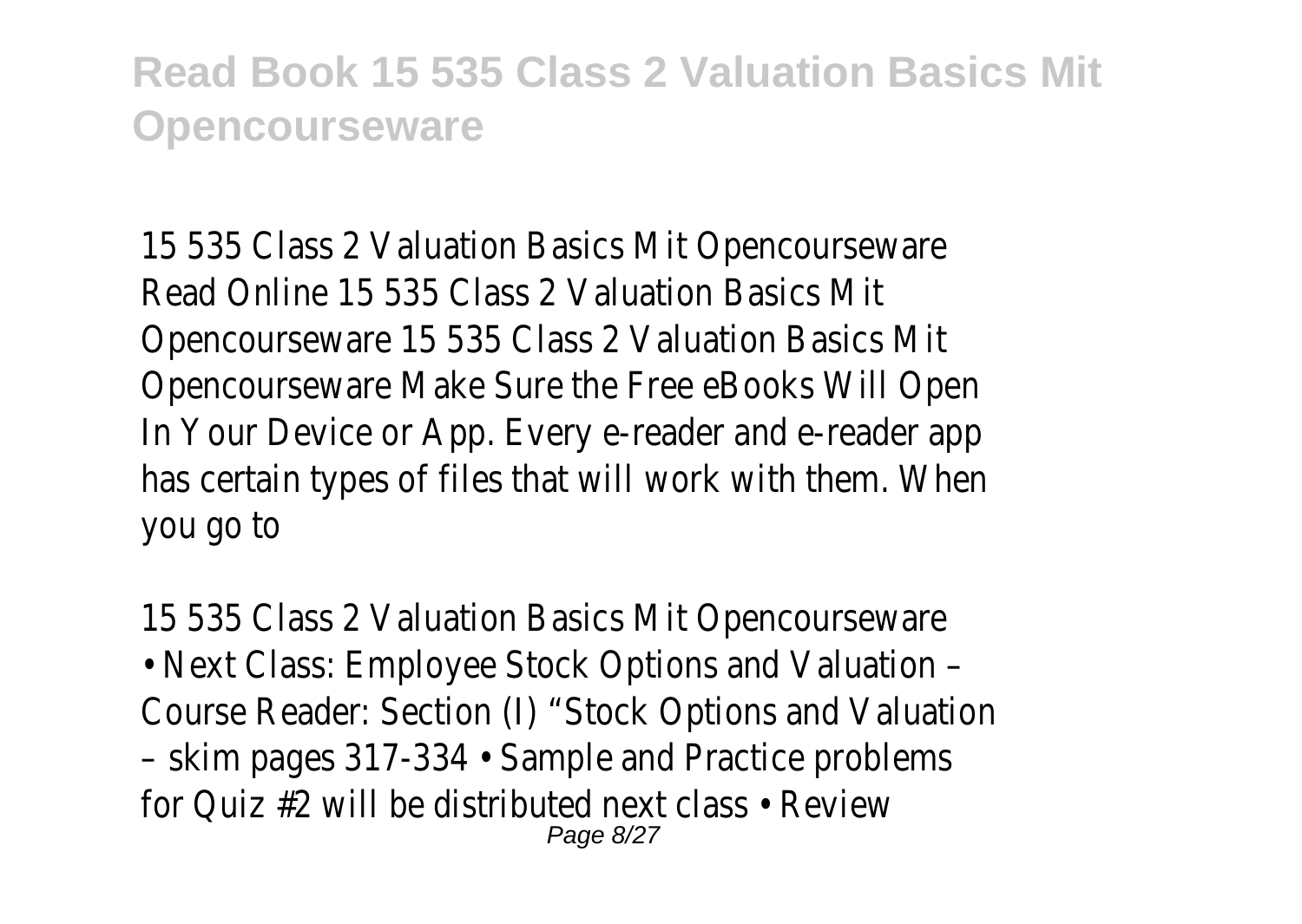session for Quiz #2 – Tentatively scheduled for Wednesday, April 23. 15.535 - Class #17 18

Class #17 "Issues in Mergers and Acquisitions" 1.2 This is a non-specialist class and is classified as G for both referencing and valuation purposes. Coordination issues should be addressed to VP4. Coordination issues should be addressed to VP4.

Section 535: information / visitor centres - Rating Manual

2. List description and special category code ... The Power Generator Class Co-ordination team has overall responsibility for the co-ordination of this class. ... From Page 9/27

...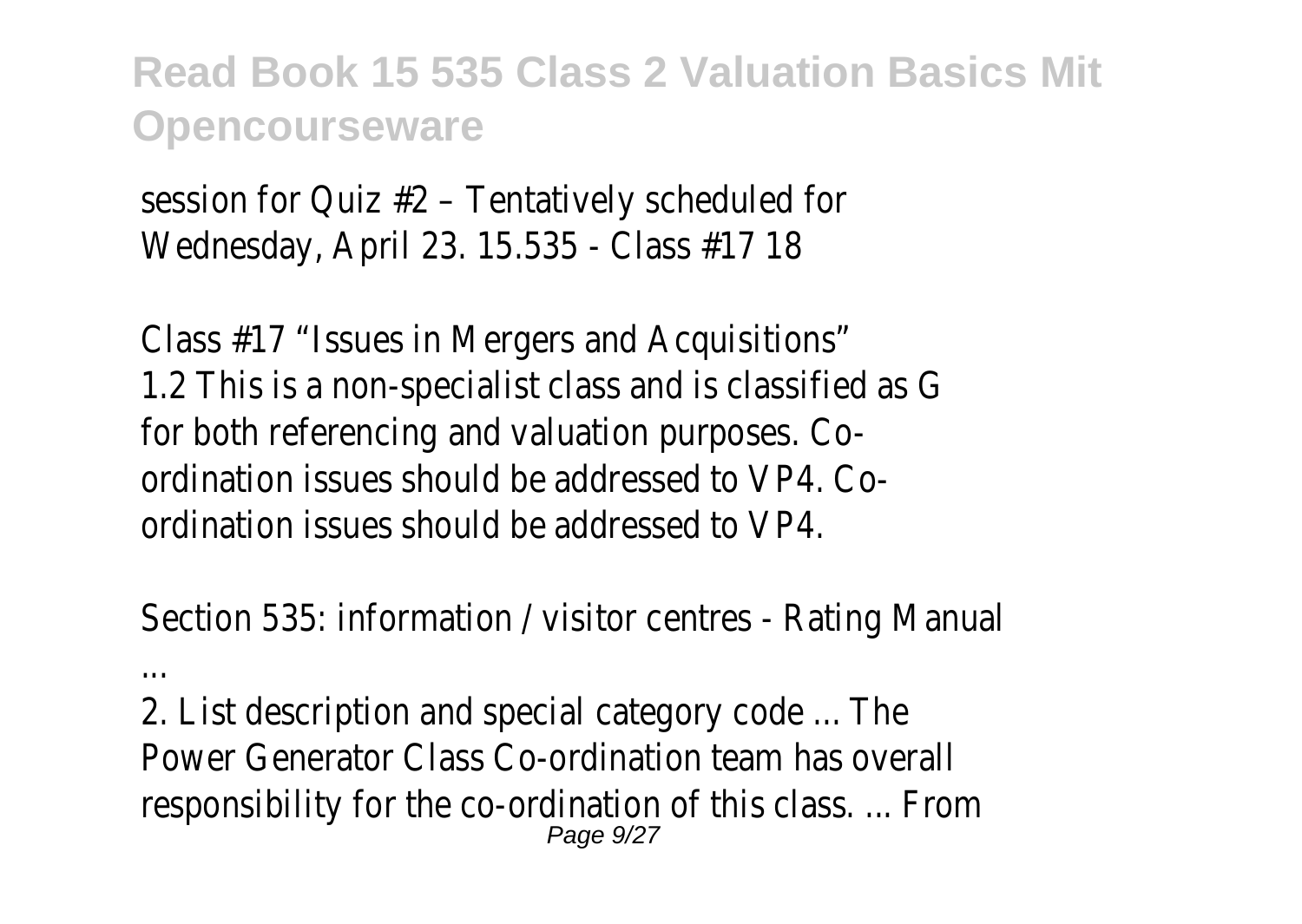a valuation point of view ...

Rating Manual section 6 part 3: valuation of all property

...

What is a property valuation? Valuations give you an accurate idea of the market value of a property – it should always be carried out by a RICS chartered surveyor. An estate agent will give you the recommended asking price that you might hope to achieve when you sell. A surveyor should then carry out a market valuation, where they will use 3 ...

A Short Guide: Property Valuations price per share). Remember, 10.2 means that anyone who Page 10/27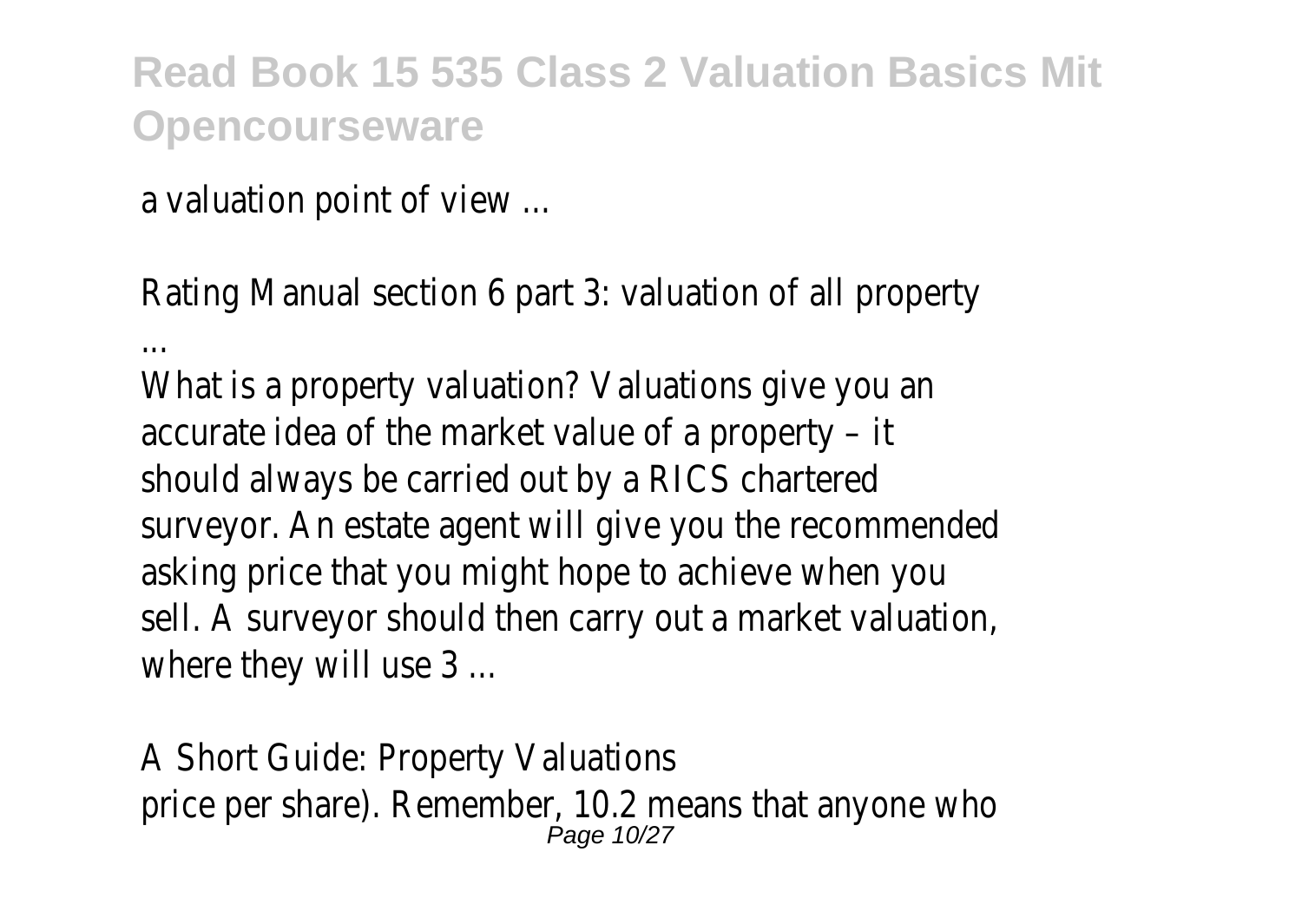buys a share is buying it for 10.2 times its last published earnings. Therefore, as the target company's post tax earnings are \$200,000, its market value would be estimated at: 10.2 x \$200,000 = \$2,040,000. However, just as the listed companies' P/E ratios might be distorted, so might the

sa feb12 f9 valuations - ACCA Global Mazda 6 Saloon (2007 - 2009) in-depth review. Read our experts' views on the engine, practicality, running costs, overall performance and more.

Used Mazda 6 Saloon (2007 - 2009) Review | Parkers Business valuation is 'an art not a science'. These are Page 11/27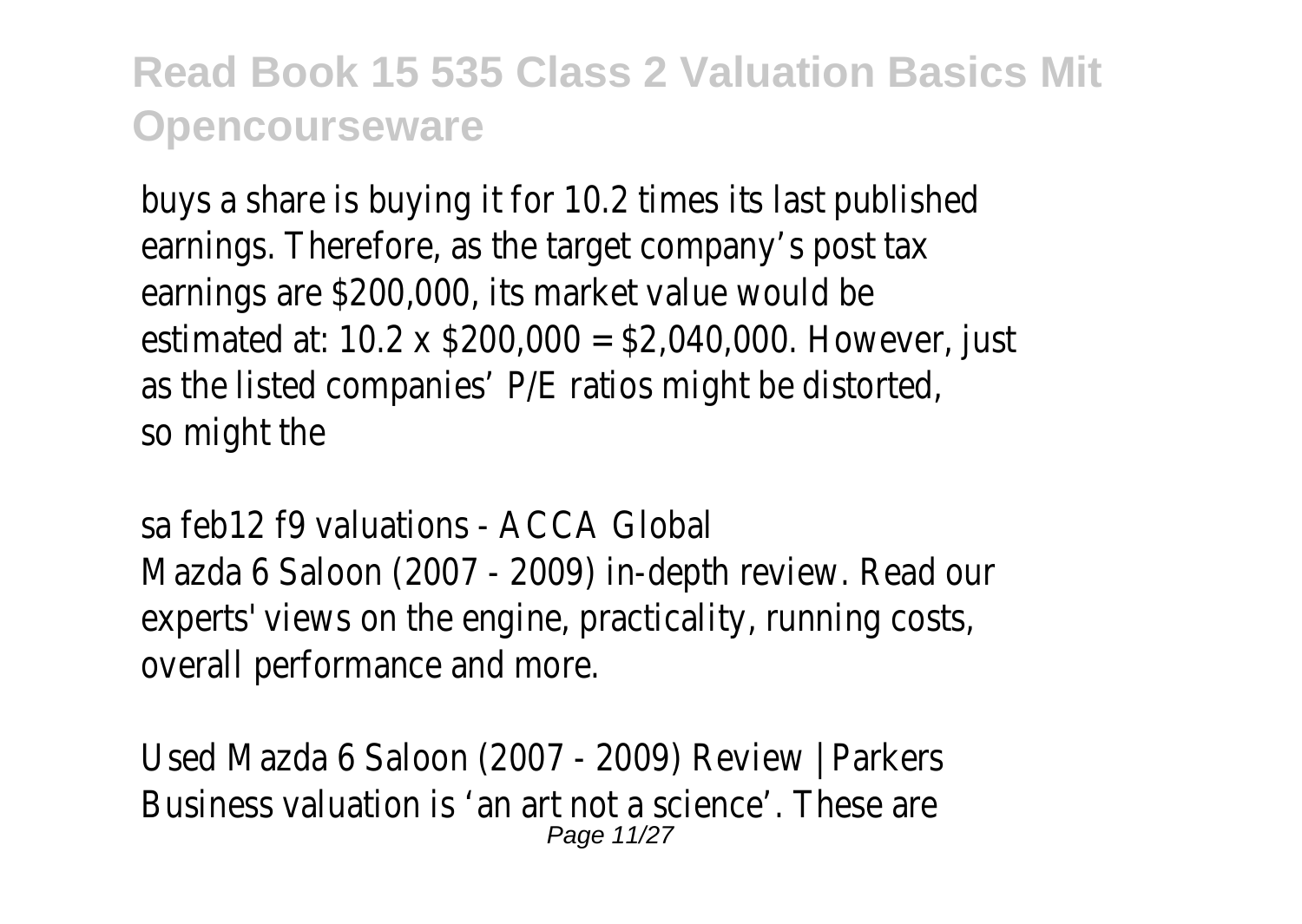the words used by many ACCA financial management tutors (including myself) when introducing this topic to students preparing for Advanced Financial Management.The words imply that when trying to value the equity capital of a business, there is range of possible correct answers, all of which can be justified as being the most appropriate.

```
Business valuations | ACCA Qualification | Students |
ACCAProperty valuation of Whitehall Lane, Orland Park, IL:
15523, 15524, 15526, 15528, 15530, 15531, 15532, 15533,
15534, 15535 (tax assessments)
```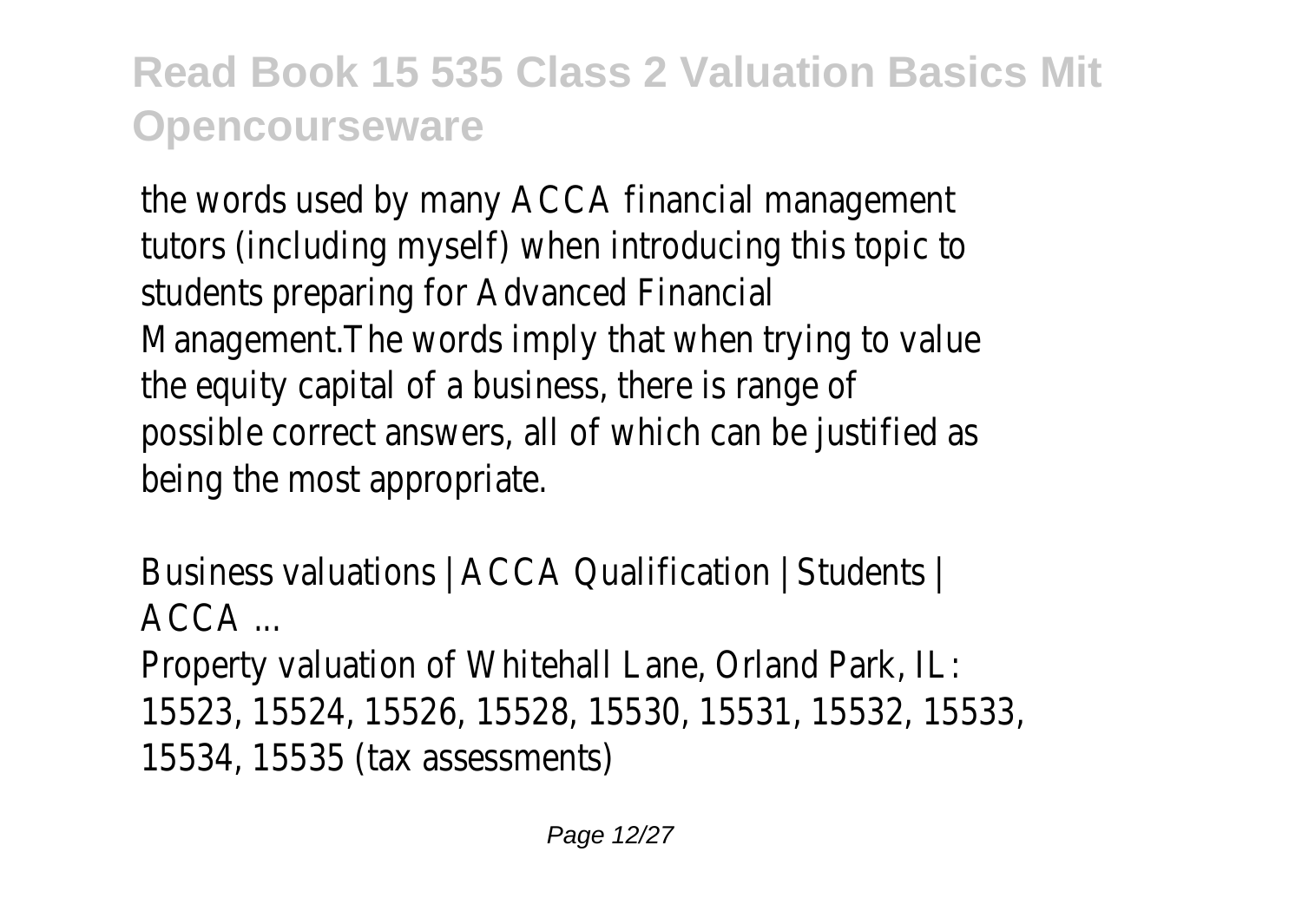Property valuation of Whitehall Lane, Orland Park, IL ... 15535 Class 18 9 How to Account for Stock Options Example Stock options with 2 from BUSINESS A 5643 at Massachusetts Institute of Technology

15535 Class 18 9 How to Account for Stock Options Example ...

Property valuation of SE 287th Avenue, Boring, OR: 15511, 15525, 15535, 15555 (tax assessments)

Property valuation of SE 287th Avenue, Boring, OR: 15511 ...

Class Single Axle Range Clubman Model Year 2007 Price From (£) 15535. Towmatch Band. C. Berths. 2. Internal Page 13/27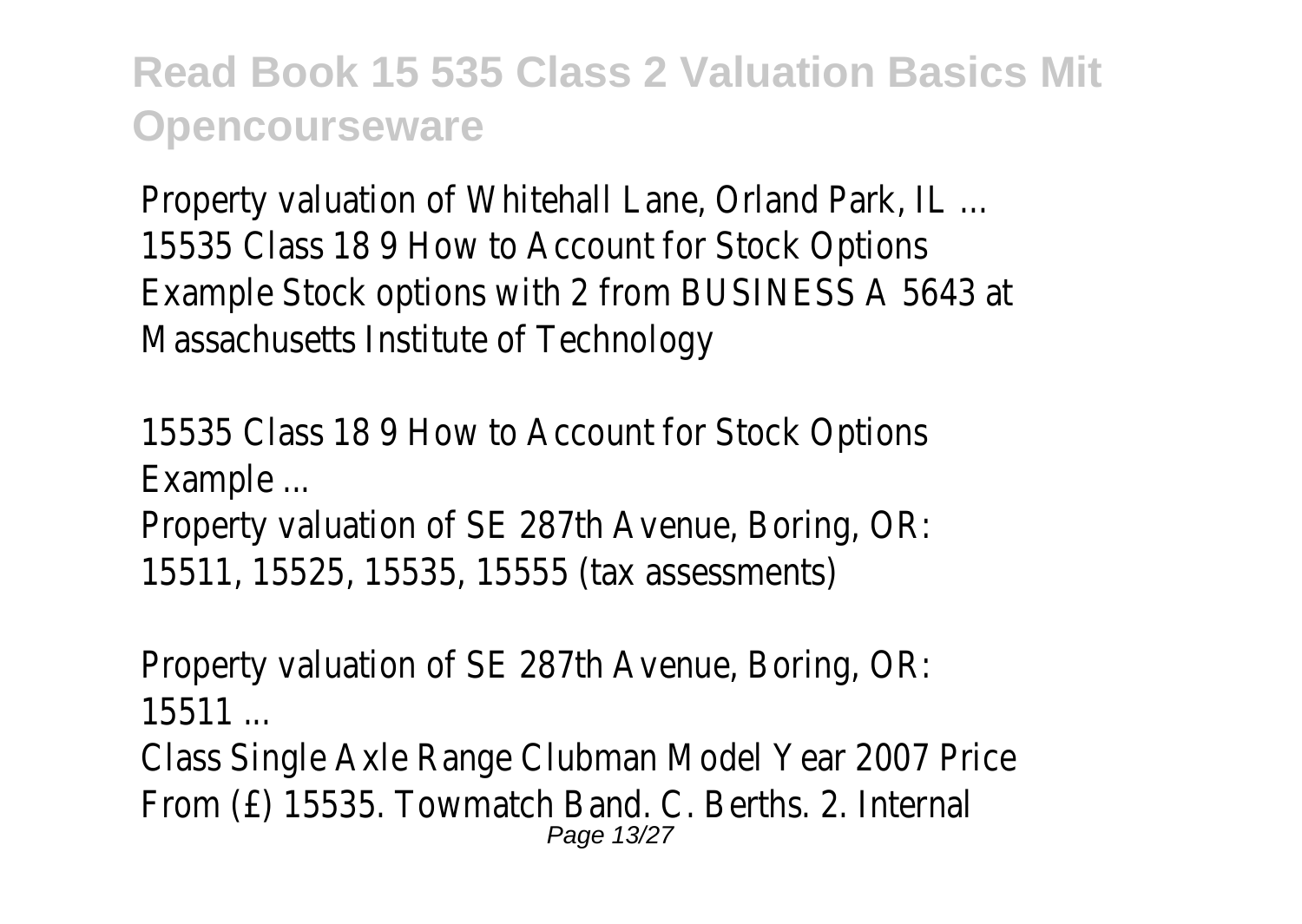Length (m) 4.80. Shipping Length (m) 6.25. MRO (kg) 1090. MTPLM (kg) 1350. Max Width (m) 2.28 ... VAT registration No. GB 638 3492 15 We value your privacy. We use cookies to improve your experience of this website by remembering your ...

```
CA-Intermediate Accounting | INVESTMENT ACCOUNTS |
Lecture-4 - #15#Revaluation A/c# Change in Profit Sharing
Ratio DOUBLE COLUMN CASH BOOK | CASH BOOK |
PART 2 | MOST IMPORTANT ?? Polynomial ||
Introduction part 1|| Ch:-2|| Class:-9th || Digital Tutor|| 
Partnership Accounts:Goodwill: Average Profit Method
                                <u>Page 14/27</u>
```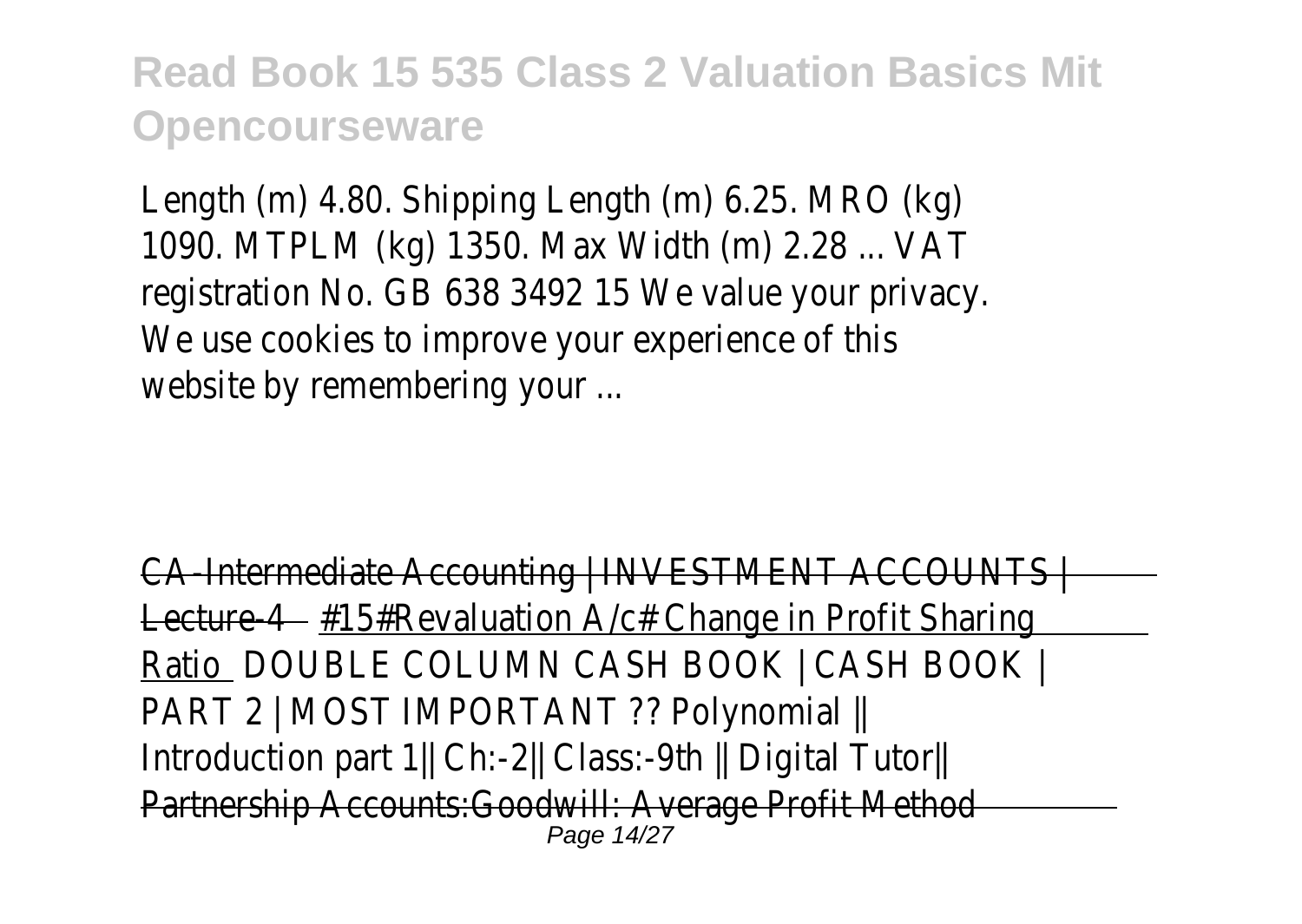| Que 1 to 13 T S Grewal's Solved<br>CLASS 8TH ILDAN               |     |
|------------------------------------------------------------------|-----|
| MATHS II UNIT 4 II DIRECT AND INVERSE VARIATION II               |     |
| WS 1 II FIRST 3 SUMS II PART 2 SEU: Course FIN 535               |     |
| Lecture on Valuation of Long term Securities<br>Goodwill:        |     |
| Nature and Valuation (Part 2) Class-12                           |     |
| Reconstitution of Partnership: Solution of Q.18to                |     |
| 28, (Hindi \u0026English Medium Students) Book-                  |     |
| S.K.Singh. Class 12 : ACCOUNTS (Session 2019 - 20)               |     |
| GOODWILL   Part 1   Valuation of Goodwill by Weighted            |     |
| Average Profit Method, Class XII, T S Grewal's Que14, 15         |     |
| and 16 – P-6 Goodwill   Simple or Weighted Average Profit        |     |
| Method   Unsolved Question 12 - 16 12th Accounts                 | P-2 |
| Goodwill   Valuation by Simple Average Profit                    |     |
| Method Weighted Method   12th Accounts Partnership<br>Page 15/27 |     |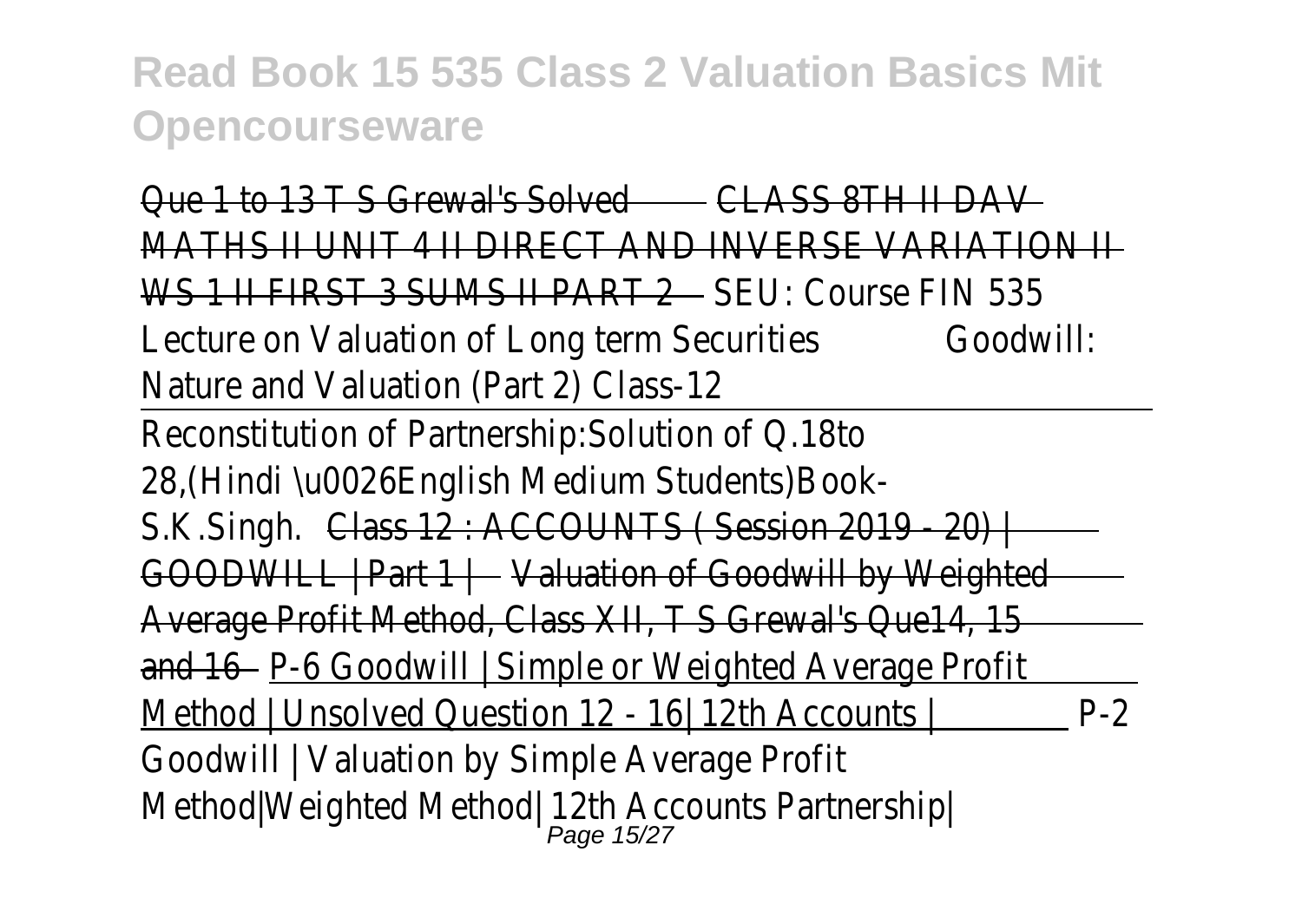#### Reasoning Analogy part-2 For SSC Stenographer 2019-2020

| #1. Gaining and new Ratio, Retirement of a Partner, TS                 |
|------------------------------------------------------------------------|
| Grewal's, Chapter 6, Solution 1 To 12<br>ACCOUNT                       |
| CHAPTER 4   RETIREMENT OF PARTNER (PART 1)                             |
| <b>CLASS 12TH COMMERCE</b><br>CA Final SEM Valuation of                |
| Shares - Lecture 2   Full English   Vinod Kumar Agarwal A              |
| <b>S-Foundation.</b> Coodwill - nature and valuation   class 12        |
| Variant Perception: What works in the<br>Accounts   boards             |
| Panel discussion on Valuation<br>Indian Stock Market<br>15             |
| 535 Class 2 Valuation                                                  |
| 15.535 - Class #2 16 Value of Growing Perpetuity •                     |
| Example: Calculate the present value of a cash flow                    |
| stream that starts at \$10 one year from today, and then<br>Page 16/27 |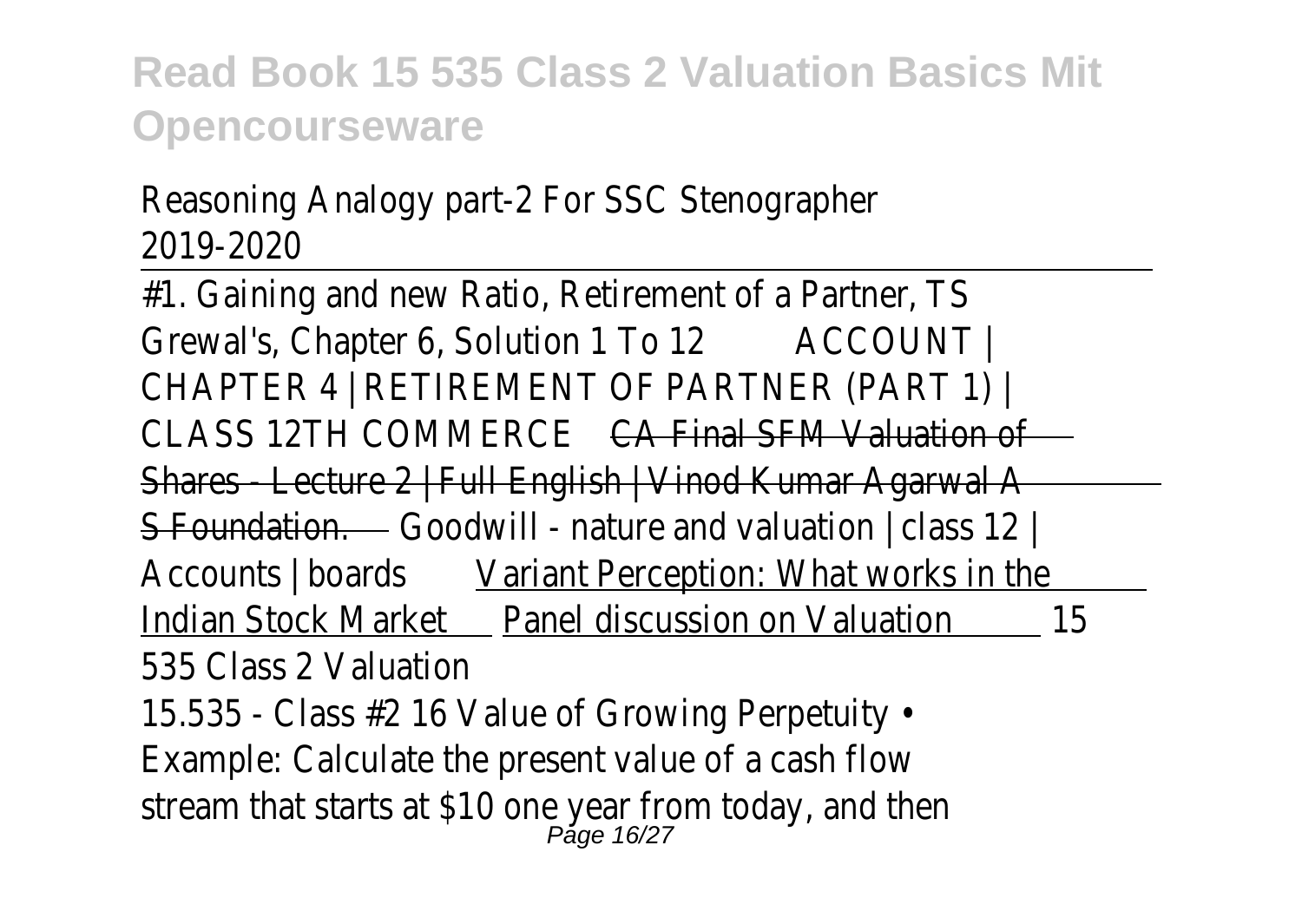grows at a rate of 5% per year thereafter. Assume discount rate of 12%.

15.535 Class #2 "Valuation Basics" - MIT OpenCourseWare 15 535 Class 2 Valuation basic tools to do a full-blown valuation 15.535 - Class #2 4 . Firm Value and Future Cash Flows • The value of a firm (or shares in that firm) must be related to the (net) cash flows returned to owners of the firm. – If this is not true, then we have an arbitrage 15.535 Class #2 "Valuation Basics" - MIT ...

15 535 Class 2 Valuation Basics Mit Opencourseware class2 - 15.535 Class#2 Valuation Basics 15.535 Class#2 Page 17/27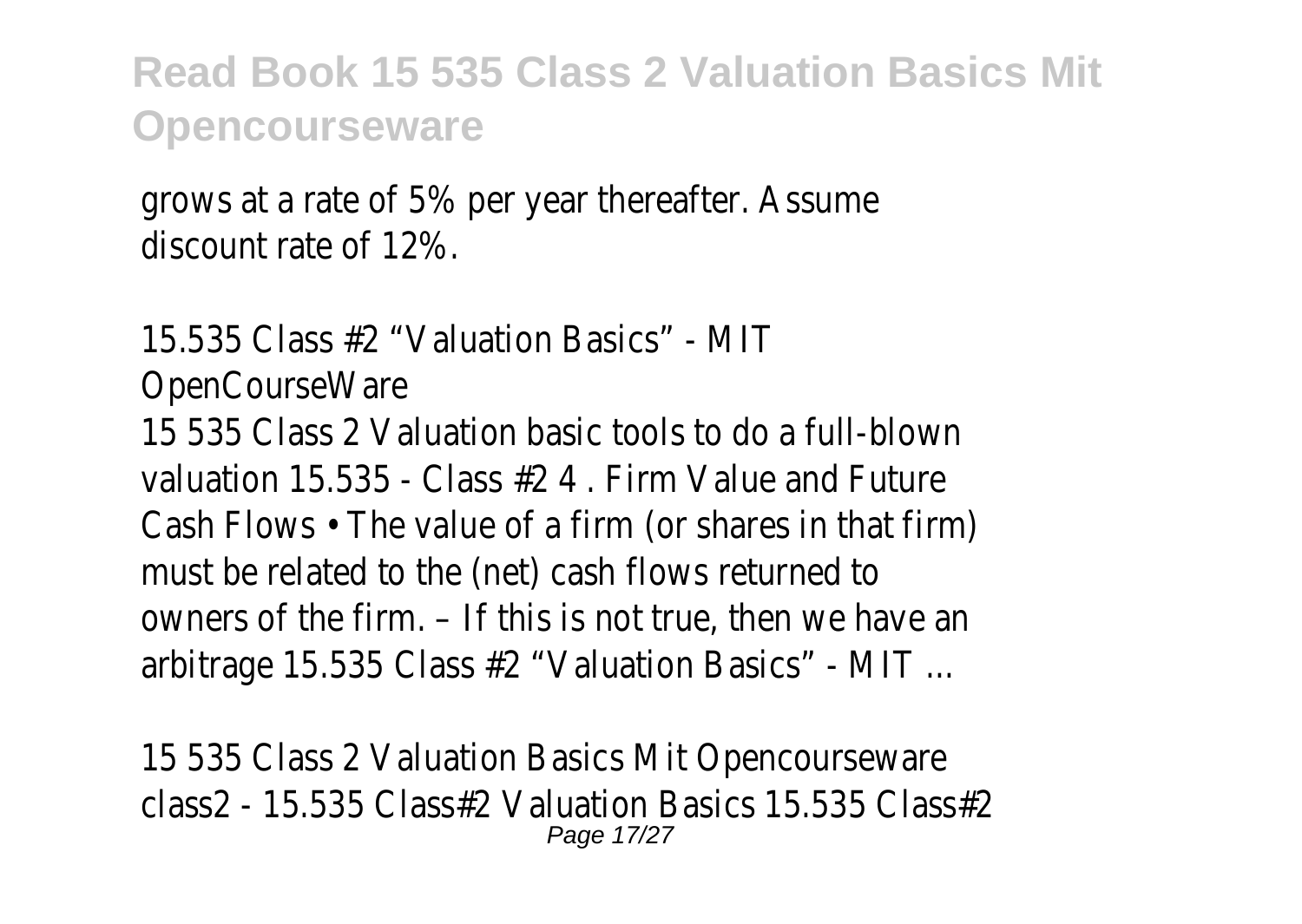1 Homepage Address http\/mit.edu\/wysockip\/www Or(Click on Analysts Check here for examples of

class2 - 15.535 Class#2 Valuation Basics 15.535 Class#2 1 ...

15-535-class-2-valuation-basics-mit-opencourseware 1/1 Downloaded from www.rettet-unser-trinkwasser.de on September 26, 2020 by guest [eBooks] 15 535 Class 2 Valuation Basics Mit Opencourseware Eventually, you will categorically discover a extra experience and carrying out by spending more cash. still when? pull off you take that you require to get those all needs when having significantly cash?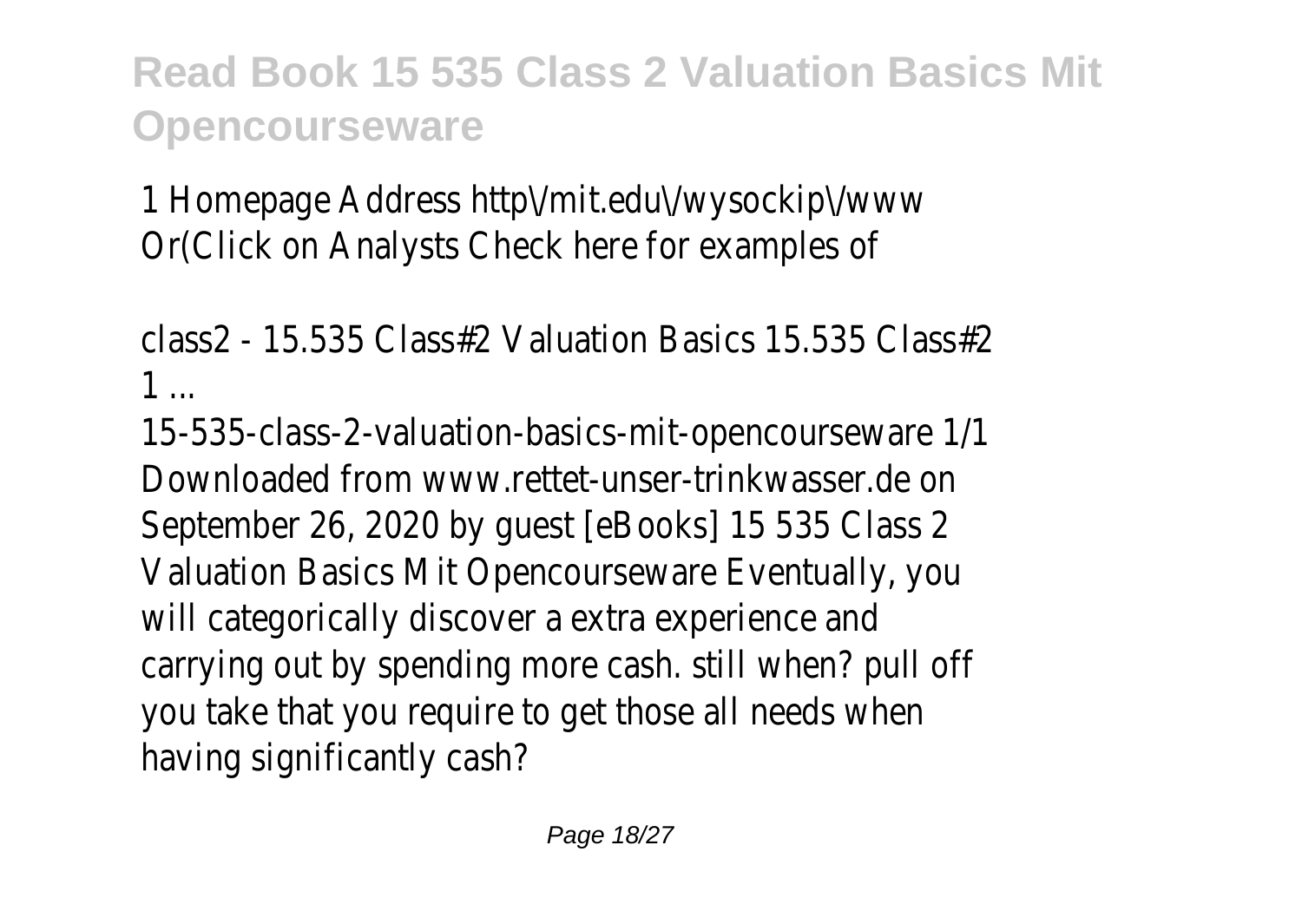15 535 Class 2 Valuation Basics Mit Opencourseware | www ...

15 535 Class 2 Valuation Basics Mit Opencourseware 15 535 Class 2 Valuation basic tools to do a full-blown valuation 15.535 - Class #2 4 . Firm Value and Future Cash Flows • The value of a firm (or shares in that firm) must be related to the (net) cash flows returned to owners of the firm. – If this is not true, then we have an arbitrage 15 ...

15 535 Class 2 Valuation Basics Mit Opencourseware Title: 15 535 Class 2 Valuation Basics Mit Opencourseware Author: gallery.ctsnet.org-Anne Abt-2020-10-14-11-19-54 Subject: 15 535 Class 2 Page 19/27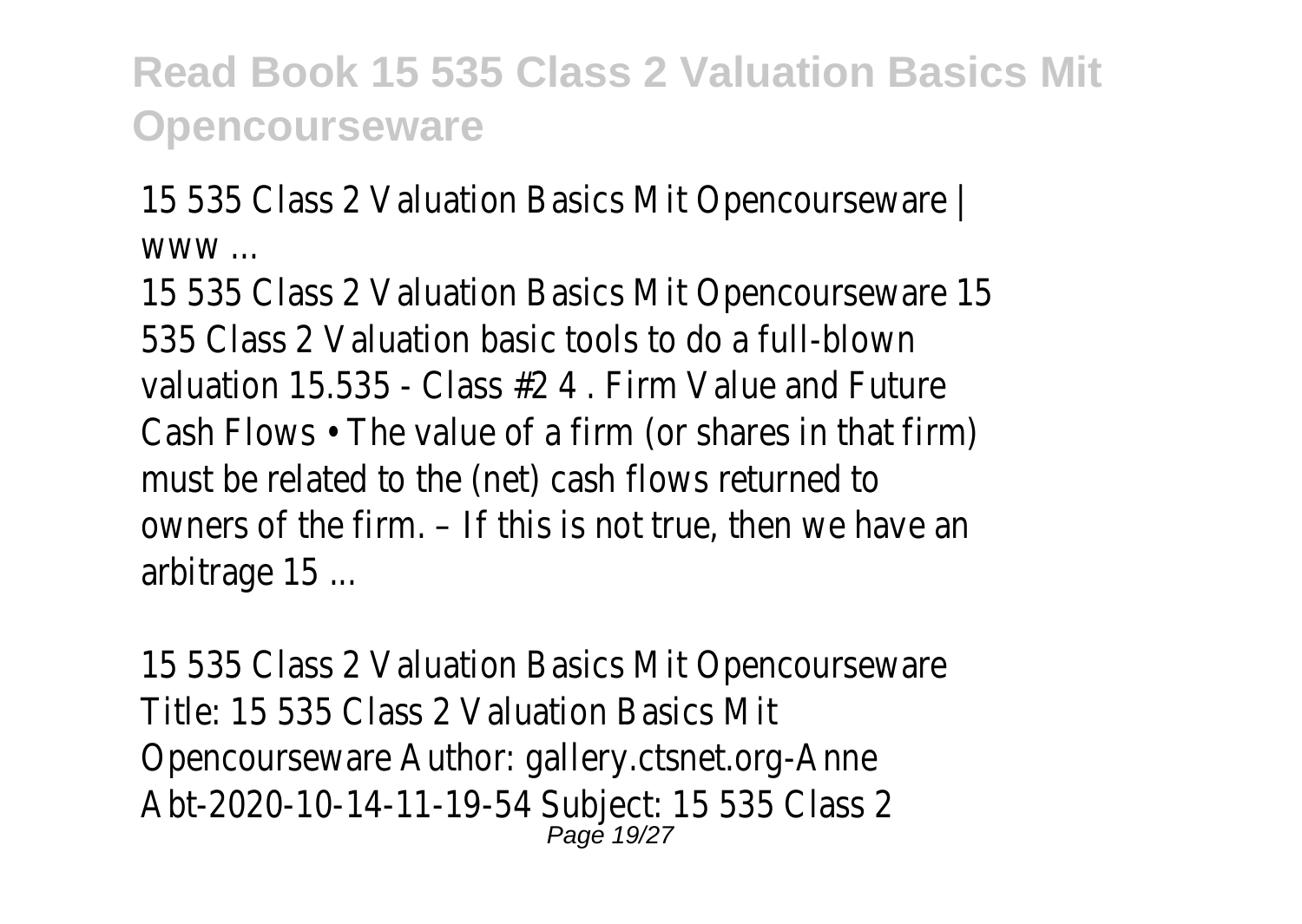Valuation Basics Mit Opencourseware

15 535 Class 2 Valuation Basics Mit Opencourseware 15 535 Class 2 Valuation 15.535 - Class #2 2 . Where Next? • Readings for Class #2 (Today) – Review your Finance notes on DCF – Skim Section B of Course Pack: "Free Cash Flow to Equity Discount Models" (from Chapter 14 of Investment Valuation by Damodaran) • Readings for Class #3 (Tuesday) – Cash Flow Analysis –

15 535 Class 2 Valuation Basics Mit Opencourseware Download File PDF 15 535 Class 2 Valuation Basics Mit Opencourseware 15 535 Class 2 Valuation Basics Mit Opencourseware Right here, we have countless ebook 15 Page 20/27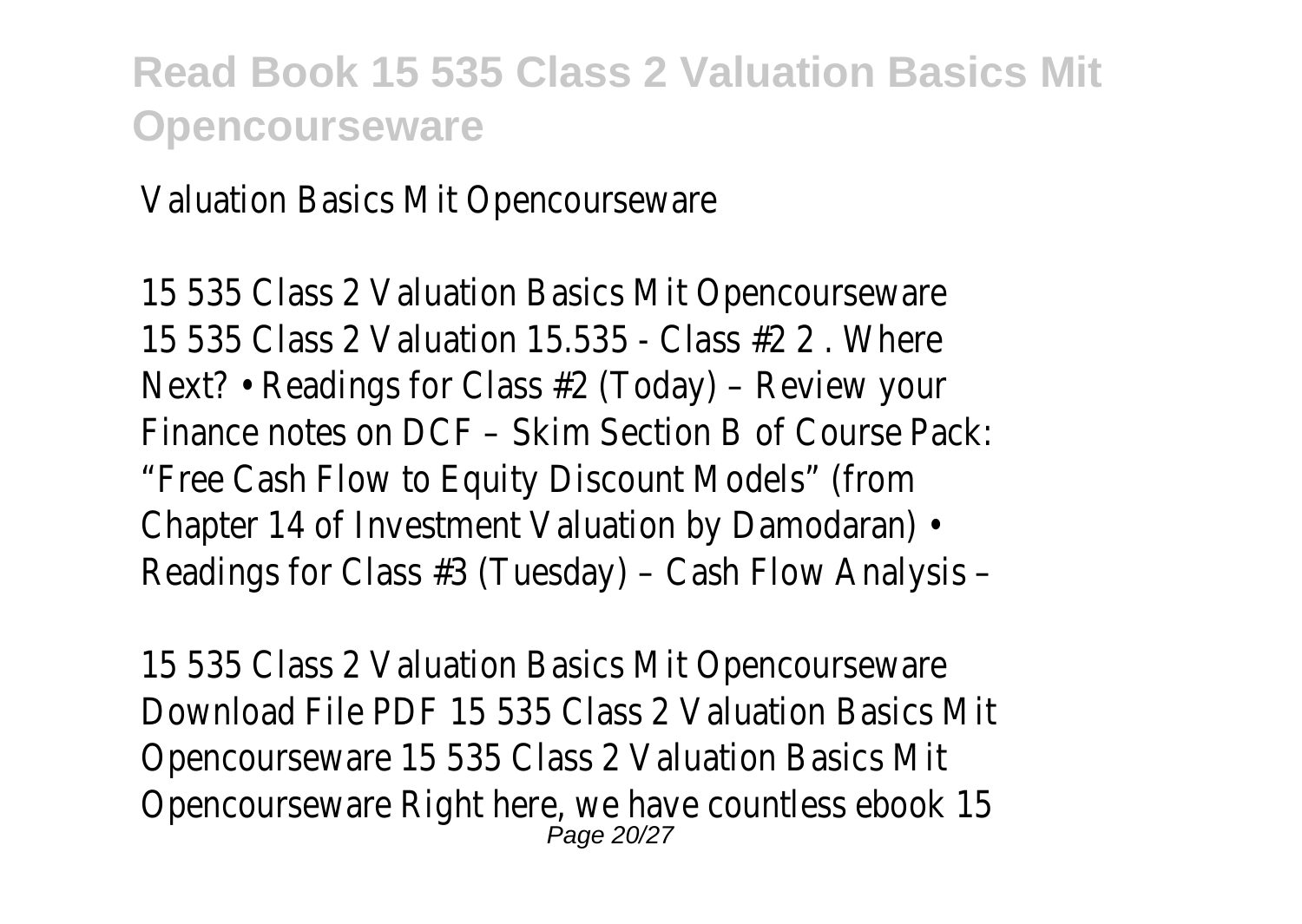535 class 2 valuation basics mit opencourseware and collections to check out. We additionally provide variant types and after that type of the books to browse.

15 535 Class 2 Valuation Basics Mit Opencourseware Read Online 15 535 Class 2 Valuation Basics Mit Opencourseware 15 535 Class 2 Valuation Basics Mit Opencourseware Make Sure the Free eBooks Will Open In Your Device or App. Every e-reader and e-reader app has certain types of files that will work with them. When you go to

15 535 Class 2 Valuation Basics Mit Opencourseware

• Next Class: Employee Stock Options and Valuation – Page 21/27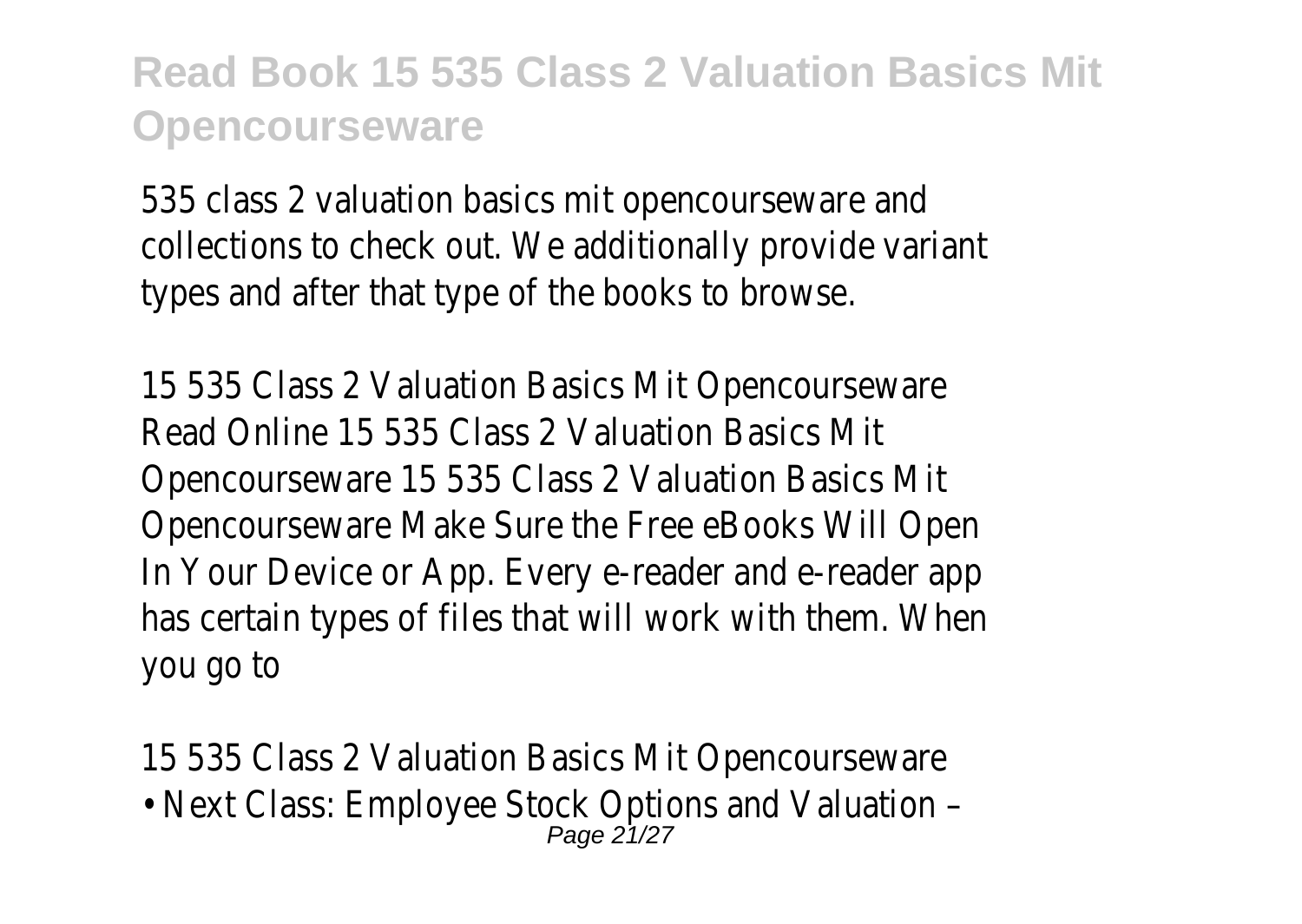Course Reader: Section (I) "Stock Options and Valuation – skim pages 317-334 • Sample and Practice problems for Quiz #2 will be distributed next class • Review session for Quiz #2 – Tentatively scheduled for Wednesday, April 23. 15.535 - Class #17 18

Class #17 "Issues in Mergers and Acquisitions" 1.2 This is a non-specialist class and is classified as G for both referencing and valuation purposes. Coordination issues should be addressed to VP4. Coordination issues should be addressed to VP4.

Section 535: information / visitor centres - Rating Manual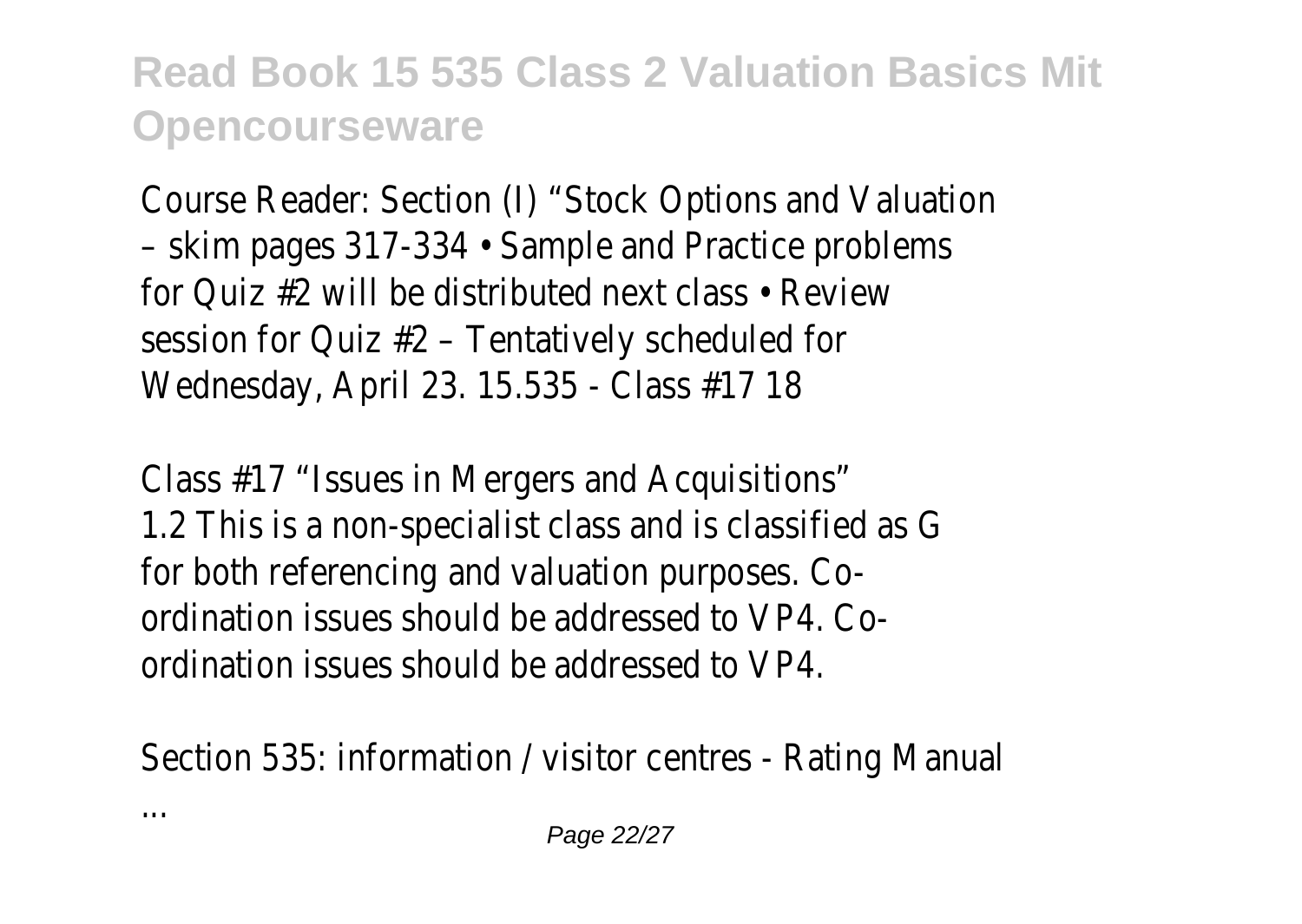2. List description and special category code ... The Power Generator Class Co-ordination team has overall responsibility for the co-ordination of this class. ... From a valuation point of view ...

Rating Manual section 6 part 3: valuation of all property

...

What is a property valuation? Valuations give you an accurate idea of the market value of a property – it should always be carried out by a RICS chartered surveyor. An estate agent will give you the recommended asking price that you might hope to achieve when you sell. A surveyor should then carry out a market valuation, where they will use 3 ...

Page 23/27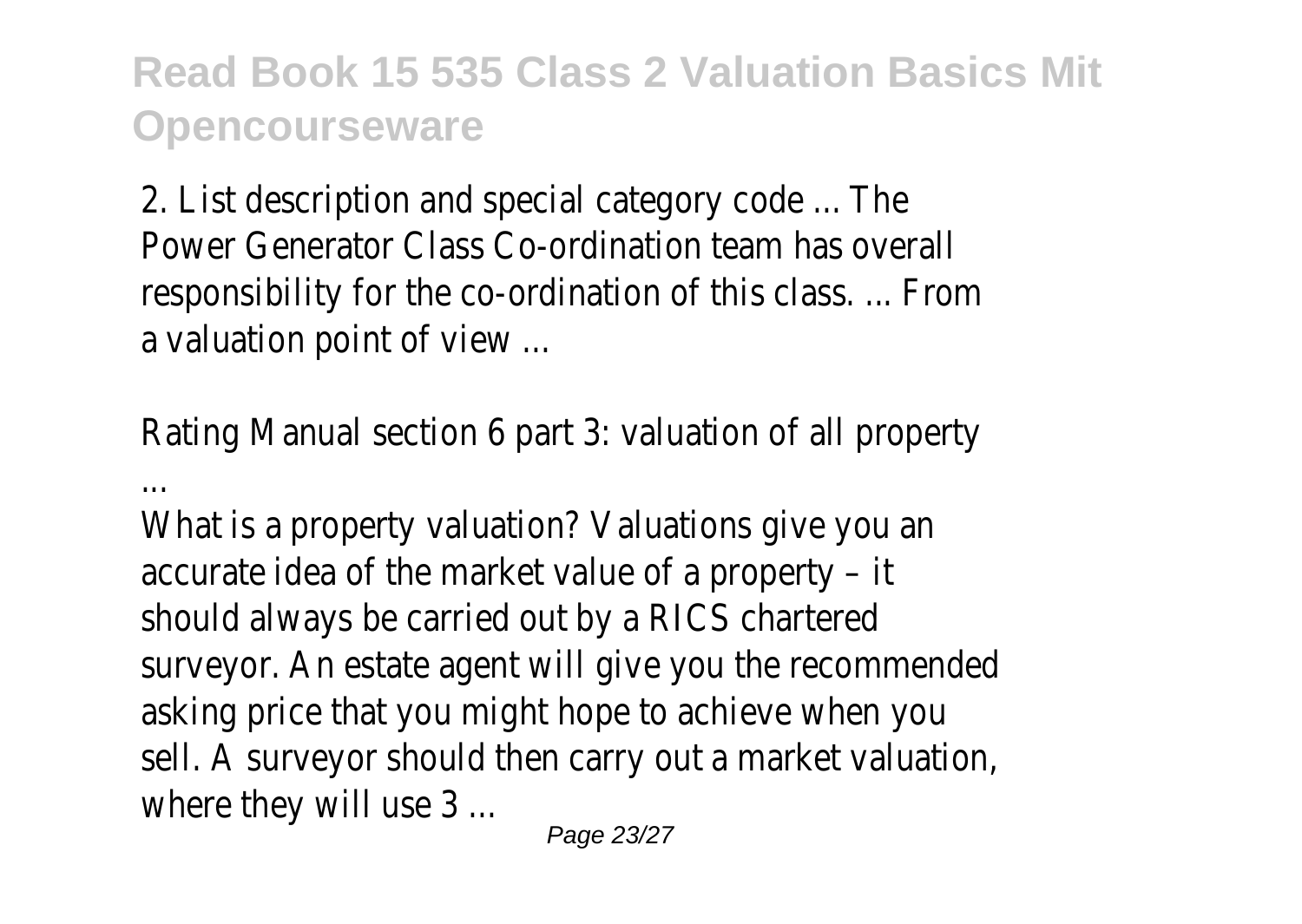#### A Short Guide: Property Valuations

price per share). Remember, 10.2 means that anyone who buys a share is buying it for 10.2 times its last published earnings. Therefore, as the target company's post tax earnings are \$200,000, its market value would be estimated at: 10.2 x \$200,000 = \$2,040,000. However, just as the listed companies' P/E ratios might be distorted, so might the

sa feb12 f9 valuations - ACCA Global Mazda 6 Saloon (2007 - 2009) in-depth review. Read our experts' views on the engine, practicality, running costs, overall performance and more.

Page 24/27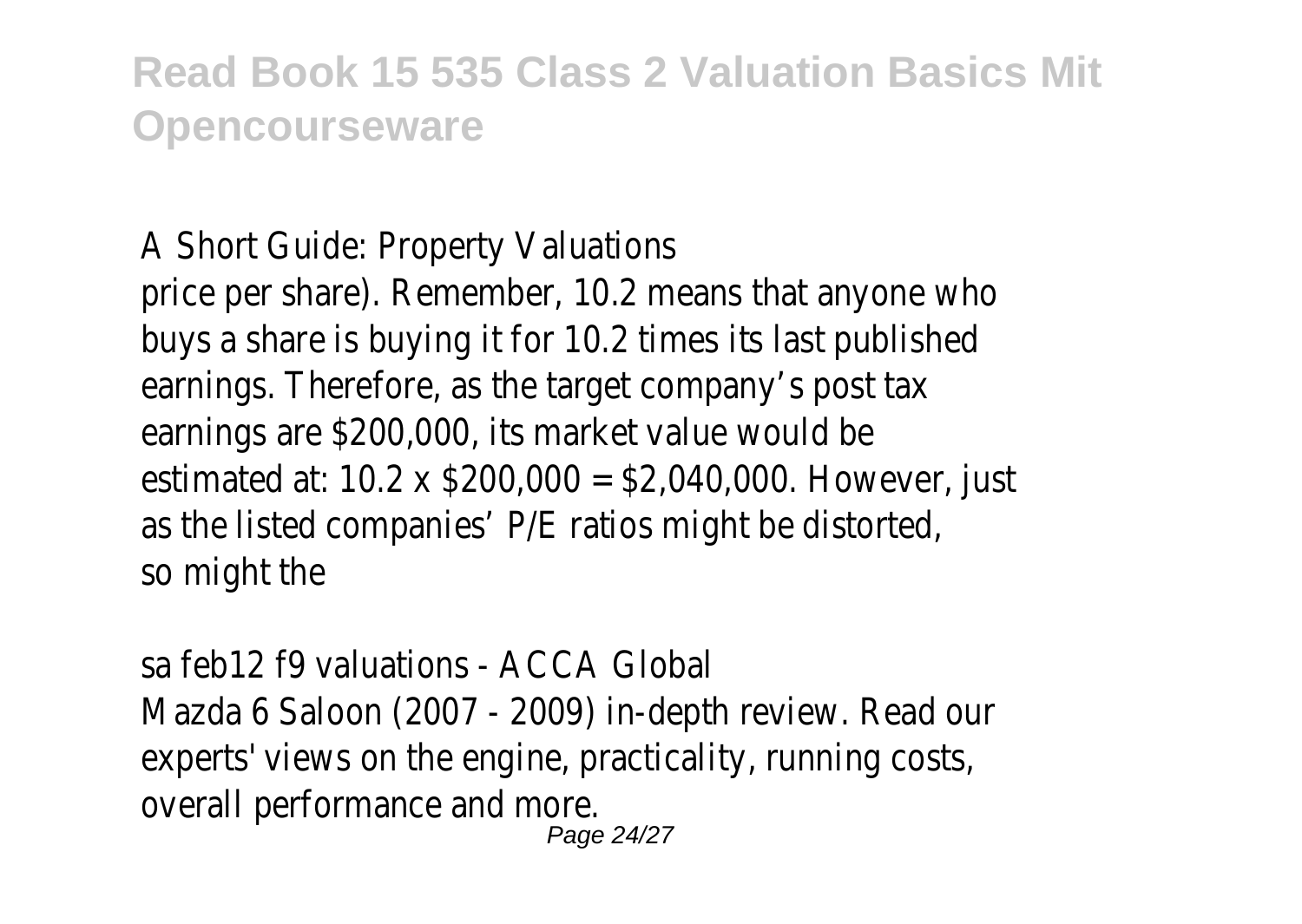Used Mazda 6 Saloon (2007 - 2009) Review | Parkers Business valuation is 'an art not a science'. These are the words used by many ACCA financial management tutors (including myself) when introducing this topic to students preparing for Advanced Financial Management.The words imply that when trying to value the equity capital of a business, there is range of possible correct answers, all of which can be justified as being the most appropriate.

Business valuations | ACCA Qualification | Students | ACCA ...

Property valuation of Whitehall Lane, Orland Park, IL: Page 25/27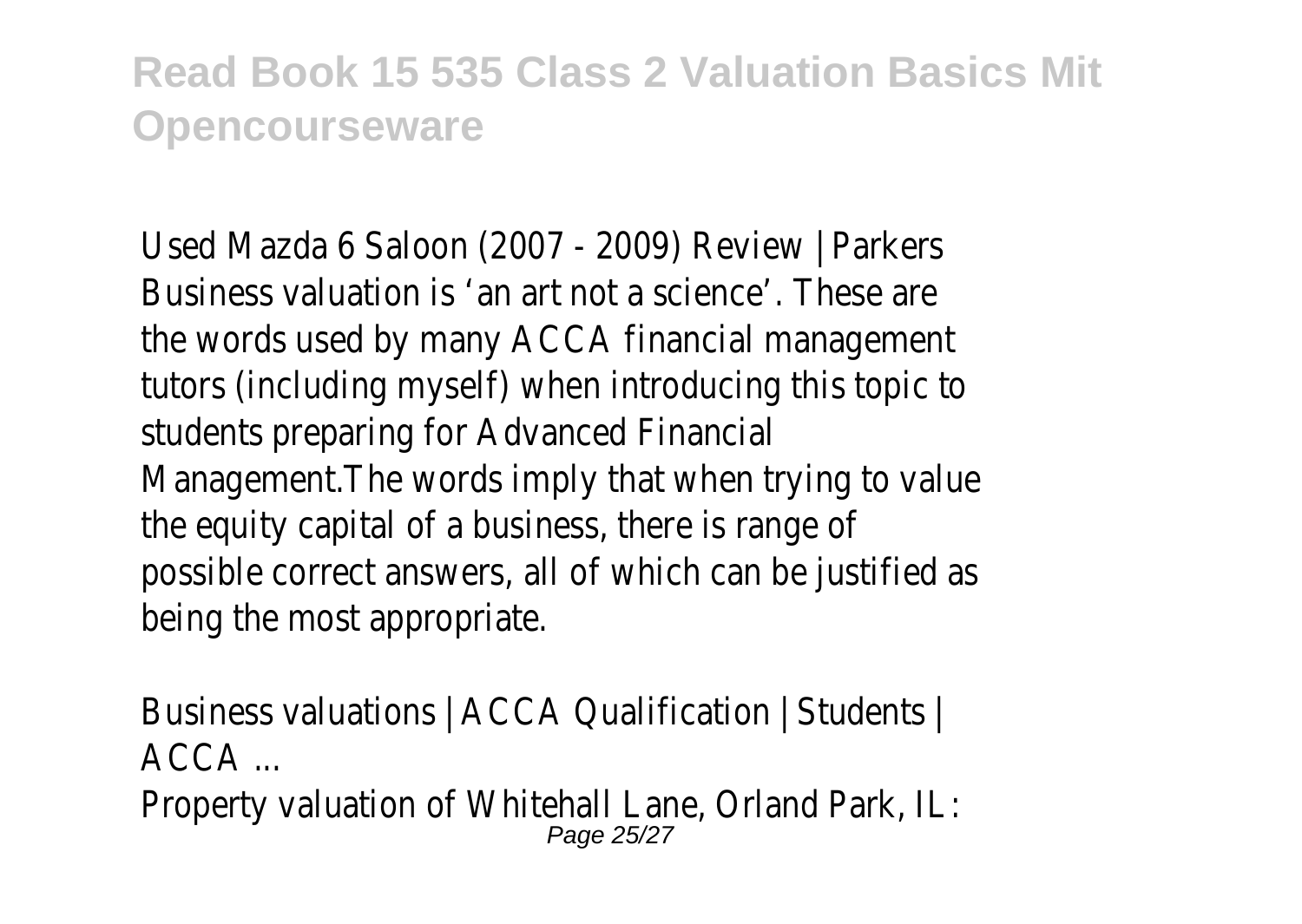15523, 15524, 15526, 15528, 15530, 15531, 15532, 15533, 15534, 15535 (tax assessments)

Property valuation of Whitehall Lane, Orland Park, IL ... 15535 Class 18 9 How to Account for Stock Options Example Stock options with 2 from BUSINESS A 5643 at Massachusetts Institute of Technology

15535 Class 18 9 How to Account for Stock Options Example ...

Property valuation of SE 287th Avenue, Boring, OR: 15511, 15525, 15535, 15555 (tax assessments)

Property valuation of SE 287th Avenue, Boring, OR: Page 26/27